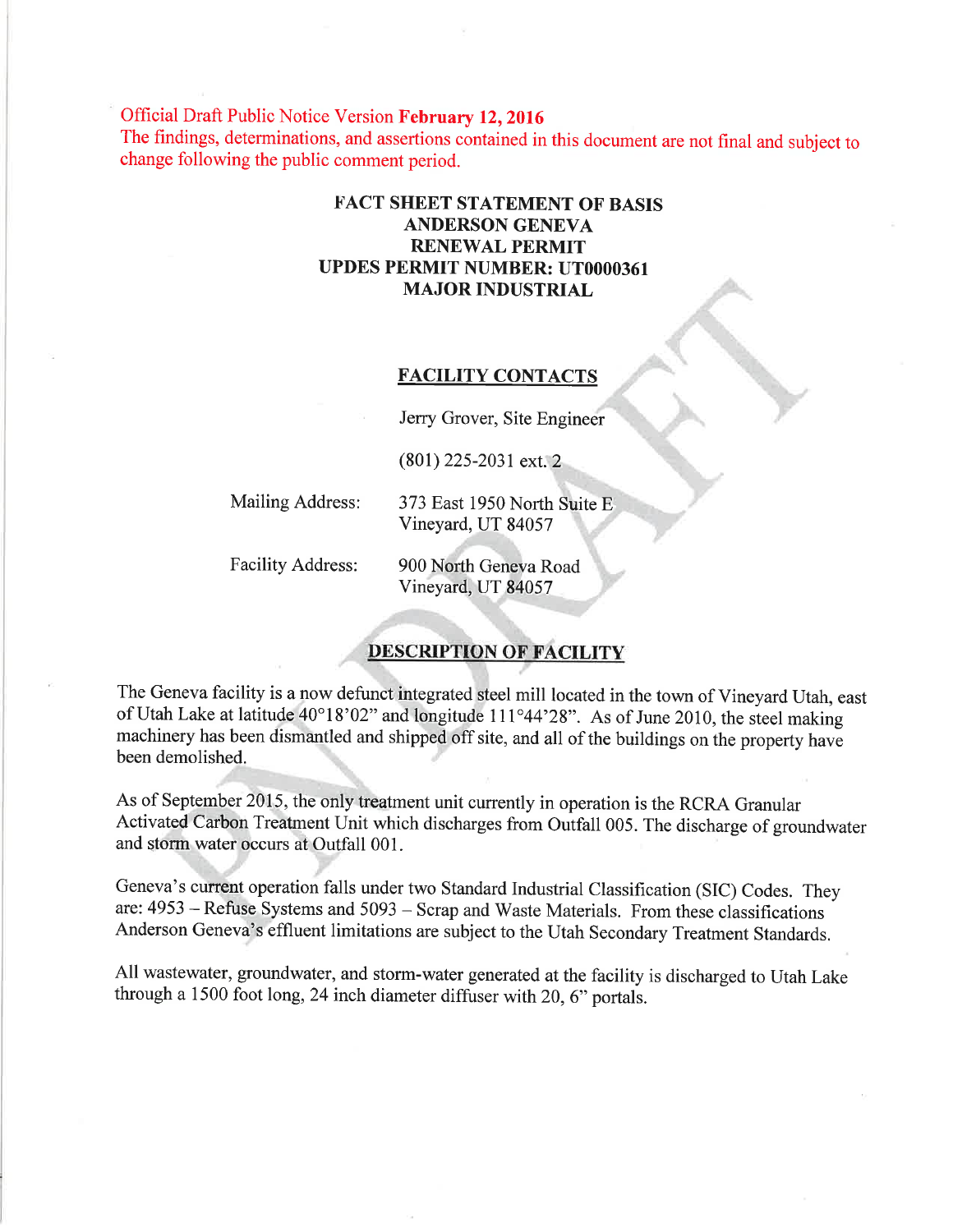## SUMMARY OF CHANGES FROM PREVIOUS PERMIT

DWQ has worked to improve our reasonable potential analysis (RP) for the inclusion of limits for parameters in the permit by using an EPA provided RP model. Since the Geneva facility no longer has any active processes contributing to Outfall 001 an RP initial screening check was run for Cyanide, Lead, Zinc, andAmmonia. The RP analysis showed that there is no potential to violate water quality standards for Cyanide, Zinc, and Ammonia; as a result, this permit will not include limits for these parameters.

## DISCHARGE

## DESCRIPTION OF DISCHARGE

Anderson Geneva has been reporting self-monitoring results on discharge monitoring reports on <sup>a</sup> monthly basis. There have not been significant violations during the previous 5 years.

| Outfall<br>001 | Description of Discharge Point<br>Discharge of storm water and groundwater to the retention pond and then to<br>Utah Lake through a 1500-foot long, 24-inch diameter diffuser at latitude<br>40°19'25" and longitude $111^{\circ}$ 45' 42". |
|----------------|---------------------------------------------------------------------------------------------------------------------------------------------------------------------------------------------------------------------------------------------|
| 005            | Internal discharge from the carbon filtration treatment unit that treats<br>groundwater from a RCRA site groundwater collection system.                                                                                                     |

# RECEIVING WATERS AND STREAM CLASSIFICATION

The discharge flows into the Utah Lake. Utah Lake is Class 2B, 3B, 3D, and 4, according to Utah Administrative Code (UAC) R317-2-13:

| Class 2B | - Protected for infrequent primary contact recreation. Also protected for secondary contact<br>recreation where there is a low likelihood of ingestion of water or a low degree of bodily contact<br>with the water. Examples include, but are not limited to, wading, hunting, and fishing. |
|----------|----------------------------------------------------------------------------------------------------------------------------------------------------------------------------------------------------------------------------------------------------------------------------------------------|
| Class 3B | - Protected for warm water species of game fish and other warm water aquatic life, including the<br>necessary aquatic organisms in their food chain.                                                                                                                                         |
| Class 3D | - Protected for waterfowl, shore birds and other water-oriented wildlife not included in Classes<br>3A, 3B, or 3C, including the necessary aquatic organisms in their food chain.                                                                                                            |
| Class 4  | - Protected for agricultural uses including irrigation of crops and stock watering.                                                                                                                                                                                                          |

## BASIS FOR EFFLUENT LIMITATIONS

 $\mathcal{L}$ 

Limitations on total suspended solids (TSS), biochemical oxygen demand (BOD<sub>5</sub>), total dissolved solids, and pH are based on current Utah Secondary Treatment Standards, UAC R317-1-3.2. The limit for lead is based upon water quality standards obtained from the waste load analysis (WLA). The WLA indicates that these limitations should be sufficiently protective of water quality, in order to meet State water quality standards in the receiving waters. The oil and grease is based on best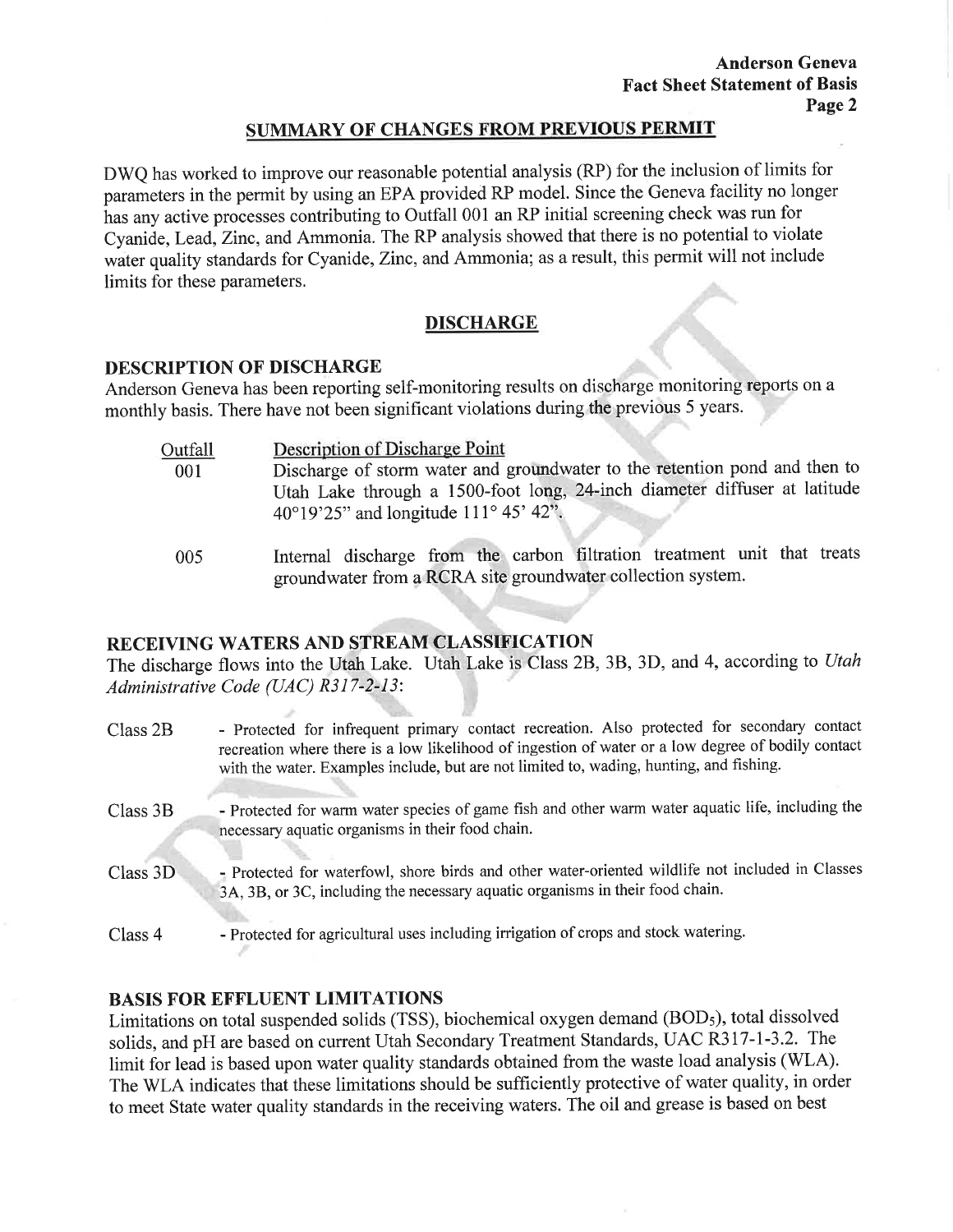professional judgment (BPJ). The effluent limits for Outfall 005 have been the same since the RCRA site was designated. The permit limitations are:

|                              | <b>Effluent Limitations</b> |                   |           |           |
|------------------------------|-----------------------------|-------------------|-----------|-----------|
|                              | Maximum<br>Monthly          | Maximum<br>Weekly | Daily     | Daily     |
| Parameter                    | Average                     | Average           | Minimum   | Maximum   |
| BOD <sub>5</sub> , mg/L      | 25                          | 35                | <b>NA</b> | <b>NA</b> |
| TSS, mg/L                    | 25                          | 35                | <b>NA</b> | <b>NA</b> |
| Lead, mg/L                   | 0.151                       | <b>NA</b>         | <b>NA</b> | 0.844     |
| Total Dissolved Solids, mg/L | <b>NA</b>                   | <b>NA</b>         | <b>NA</b> | 1200      |
| Oil & Grease, mg/L           | <b>NA</b>                   | <b>NA</b>         | <b>NA</b> | 10.0      |
| PH, Standard Units           | <b>NA</b>                   | <b>NA</b>         | 6.5       | 9.0       |

## Outfall 001

#### Outfall 005

| <b>Effluent Limitations</b>    |                    |                   |           |         |
|--------------------------------|--------------------|-------------------|-----------|---------|
|                                | Maximum<br>Monthly | Maximum<br>Weekly | Daily     | Daily   |
| Parameter                      | Average            | Average           | Minimum   | Maximum |
| Ammonia, lbs/day               | 62                 | <b>NA</b>         | <b>NA</b> | 210     |
| Phenols (4AAP), lbs/day        | 0.12               | <b>NA</b>         | <b>NA</b> | 0.25    |
| Benzene, lbs/day               | <b>NA</b>          | <b>NA</b>         | <b>NA</b> | 0.12    |
| Naphthalene, lbs/day           | NA                 | <b>NA</b>         | <b>NA</b> | 0.12    |
| Benzo(a)pyrene, lbs/day<br>--- | NA                 | <b>NA</b>         | <b>NA</b> | 0.12    |

 $NA - Not$  Applicable.

# SELF-MONITORING AND REPORTING REQUIREMENTS

The following self-monitoring requirements are similar to the previous permit. The permit will require reports to be submitted monthly and annually, as applicable, on Discharge Monitoring Report or NetDMR (DMR) no later than the  $28^{th}$  day of the month following the completed reporting period. Lab sheets for biomonitoring must be attached to the biomonitoring DMR.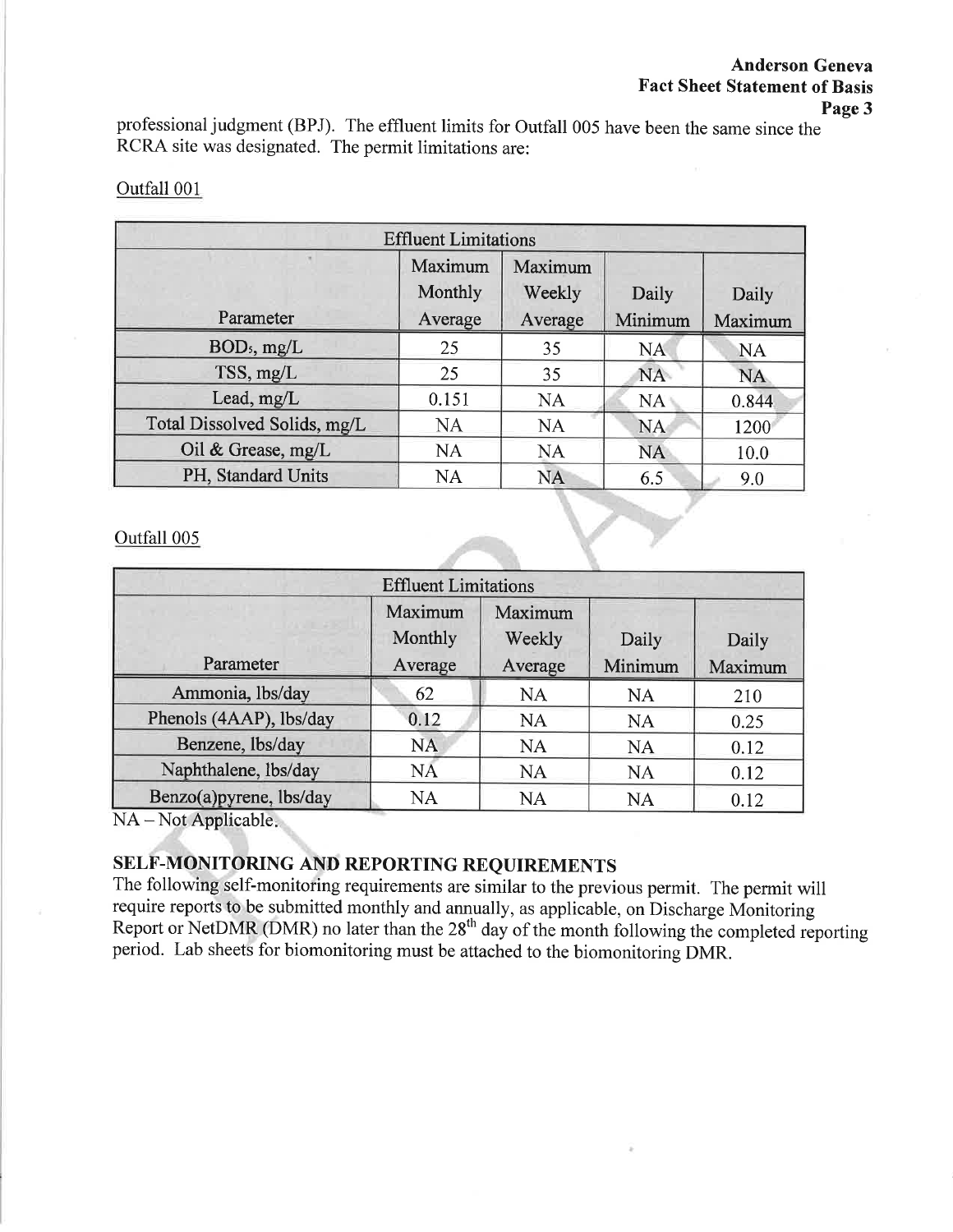| Self-Monitoring and Reporting Requirements |            |             |            |  |
|--------------------------------------------|------------|-------------|------------|--|
| Parameter                                  | Frequency  | Sample Type | Units      |  |
| <b>Total Flow</b>                          | Continuous | Recorder    | <b>MGD</b> |  |
| <b>BOD</b> <sub>s</sub>                    | Monthly    | Grab        | mg/L       |  |
| <b>TSS</b>                                 | 2 x Month  | Grab        | mg/L       |  |
| Oil & Grease                               | 2 x Month  | Grab        | mg/L       |  |
| <b>Total Lead</b>                          | 2 x Month  | Grab        | mg/L       |  |
| <b>Total Dissolved Solids</b>              | 2 x Month  | Grab        | mg/L       |  |
| <b>Total Phosphorous</b>                   | 2 x Month  | Grab        | mg/L       |  |
| pH                                         | 2 x Month  | Grab        | <b>SU</b>  |  |
| WET, Acute Biomonitoring                   | Quarterly  | Composite   | Pass/Fail  |  |

Outfall 005

Outfall 001

| Self-Monitoring and Reporting Requirements |            |             |            |  |
|--------------------------------------------|------------|-------------|------------|--|
| Parameter                                  | Frequency  | Sample Type | Units      |  |
| <b>Total Flow</b>                          | Continuous | Recorder    | <b>MGD</b> |  |
| Ammonia                                    | 2 x Month  | Grab        | lbs/day    |  |
| Phenols (4AAP)                             | 2 x Month  | Grab        | lbs/day    |  |
| <b>Benzene</b>                             | 2 x Month  | Grab        | lbs/day    |  |
| Naphthalene                                | 2 x Month  | Grab        | lbs/day    |  |
| Benzo(a)pyrene                             | 2 x Month  | Grab        | lbs/day    |  |

# WASTE LOAD ANALYSIS AND ANTIDEGRADATION REVIEW

Effluent limitations are also derived using a waste load analysis (WLA), which is appended to this statement of basis. The WLA incorporates Secondary Treatment Standards, Water Quality Standards, Antidegradation Reviews (ADR), as appropriate and designated uses into a water quality model that projects the effects of discharge concentrations on receiving water quality. Effluent limitations are those that the model demonstrates are sufficient to meet State water quality standards in the receiving waters.

During the UPDES permit development, a WLA and ADR were performed. An ADR Level I review was performed and the conclusion was that an ADR level II review was not required. A copy of the ADR review form is appended to this document.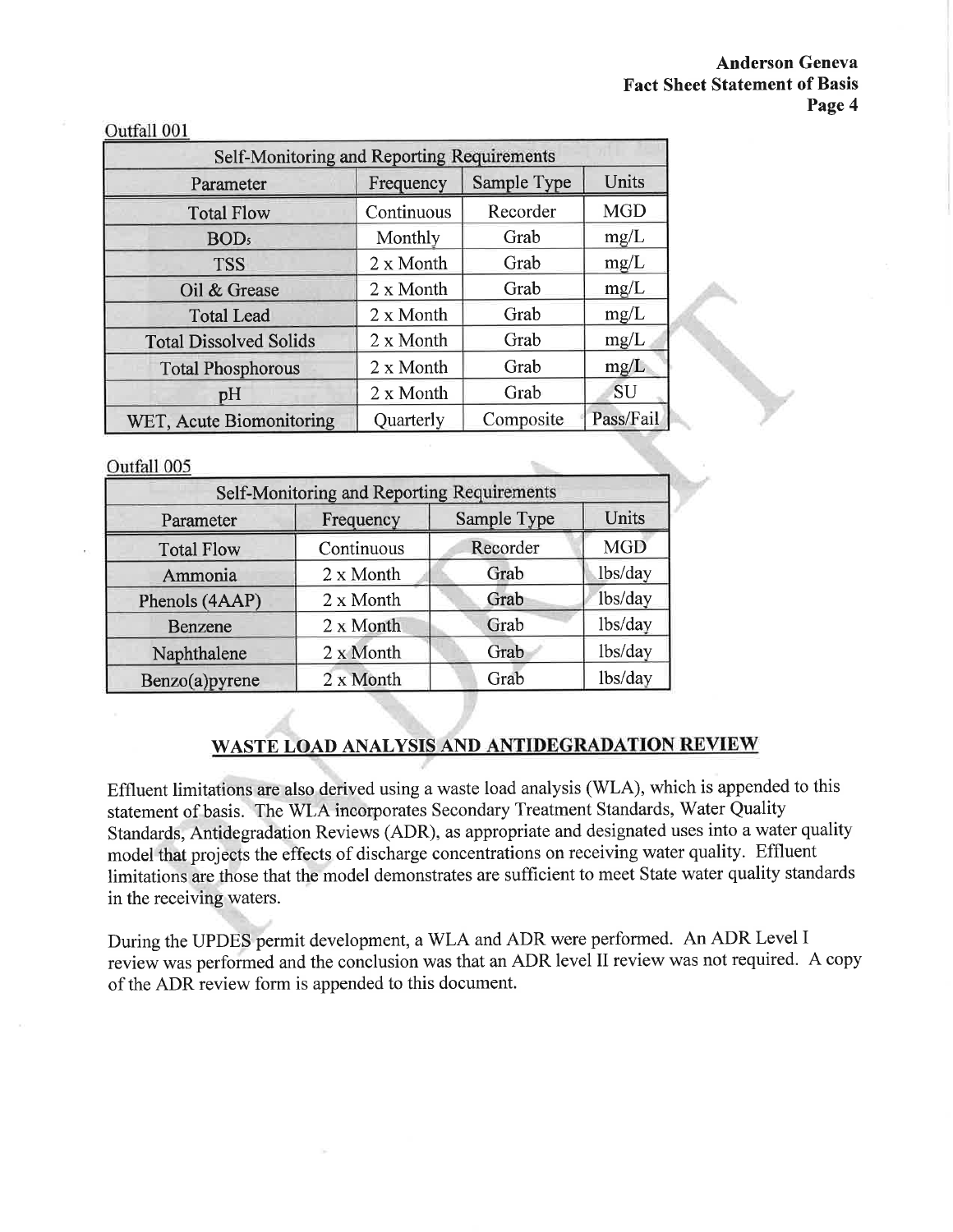#### STORM WATER

#### STORMWATER REQUIREMENTS

Storm water provisions are included in this combined UPDES permit.

Storm water requirements are included in the permit. Geneva Steel is required to develop a storm water pollution prevention plan in compliance with the permit conditions.

The permit requires the preparation and implementation of a storm water pollution prevention plan for all areas within the confines of the plant. Elements of this plan are required to include:

- 1. The development of a pollution prevention team:
- 2. Development of drainage maps and materials stockpiles:
- 3. An inventory of exposed materials:
- 4. Spill reporting and response procedures:
- 5. A preventative maintenance program:
- 6. Employee training:
- 7. Certification that storm water discharges are not mixed with non-storm water discharges:
- 8. Compliance site evaluations and potential pollutant source identification, and:
- 9. Visual examinations of storm water discharges.

# PRETREATMENT REOUIREMENTS

There is no discharge of process wastewater to any municipal wastewater treatment facility. Any process wastewater that the facility may discharge to the public sanitary sewer, either as direct discharge or as a hauled waste, is subject to federal, state and local pretreatment regulations. Pursuant to section 307 of the Clean Wàter Act, the permittee shall comply with all applicable Federal General Pretreatment Regulations promulgated in 40 CFR Section 403, the State Pretreatment Requirements found in UAC R317-8-8, and any specific local discharge limitations developed by the Publicly Owned Treatment Works (POTW) accepting the waste.

In addition, in accordance with 40 CFR 403.12(p)(1), the permittee must notify the POTW, the EPA Regional Waste Management Director, and the State hazardous waste authorities, in writing, if they discharge any substance into a POTW which if otherwise disposed of would be considered <sup>a</sup> hazardous waste under 40 CFR 261. This notification must include the name of the hazardous waste, the EPA hazardous waste number, and the type of discharge (continuous or batch).

#### BIOMONITORING REOUIREMENTS

A nationwide effort to control toxic discharges where effluent toxicity is an existing or potential concern is regulated in accordance with the State of Utah Permitting and Enforcement Guidance Document for Whole Effluent Toxicity Control (biomonitoring). Authority to require effluent biomonitoring is provided in Permit Conditions, UAC R317-8-4.2, Permit Provisions, UAC R317-8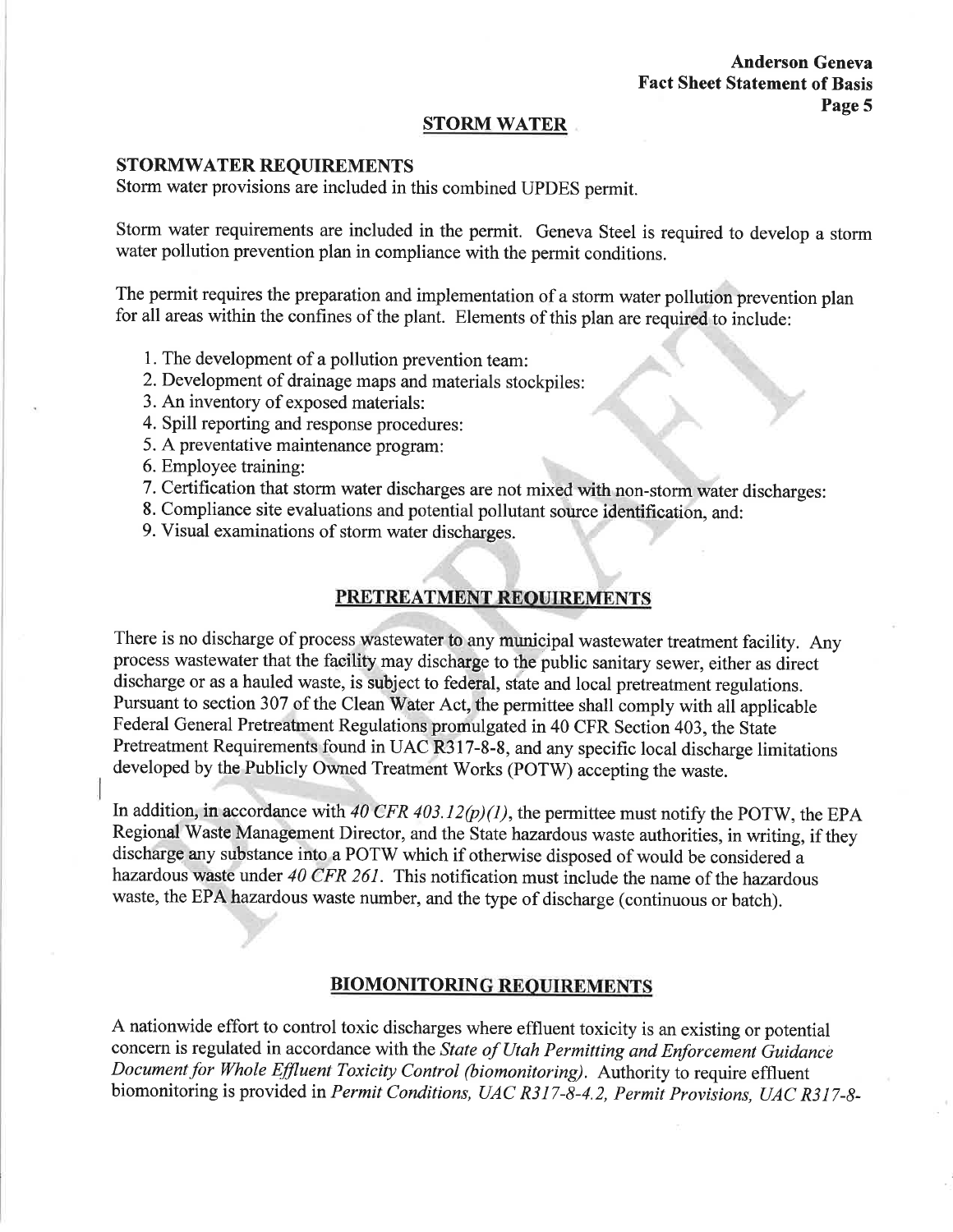5.3 and Water Quality Standards, UAC R317-2-5 and R317-2-7.2.

Since the permittee is a major discharger, the renewal permit will require Whole Effluent Toxicity (WET) testing. Acute toxicity tests will be conducted quarterly, alternating between Ceriodaphnia dubia and Pimephales promelas (fathead minnows) species, as detailed in the permit. The permit will contain the standard requirements for accelerated testing upon failure of a WET test, and a PTI (Preliminary Toxicity Investigation) and TRE (Toxicity Reduction Evaluation) as necessary. Since the effluent is dispersed into Utah Lake through a 1500-foot long diffuser, the potential for toxicity is not deemed sufficient to require chronic testing or more frequent biomonitoring in the permit.

The permit will contain the standard requirements for accelerated testing upon failure of a WET test and å PTI (Preliminary Toxicity Investigation) and TRE (Toxicity Reduction Evaluation) as necessary.

## PERMIT DURATION

It is recommended that this permit be effective for a duration of five (5) years

Drafted by Matthew Gam, P.E. Utah Division of Water Quality January lI,2016

## PUBLIC NOTICE

Began: Ended: Public Noticed in The Daily Herald

DWQ-2016-001062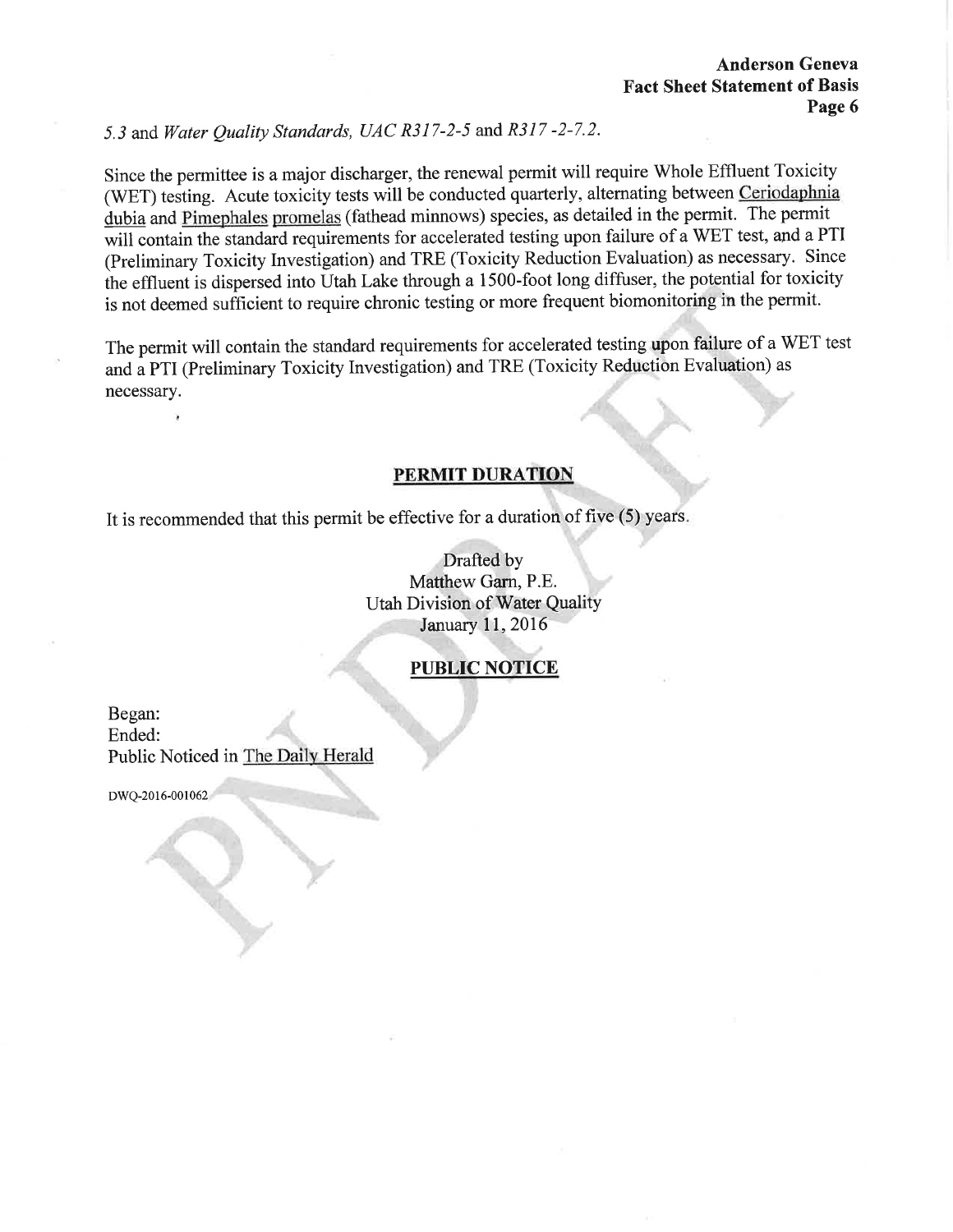Anderson Geneva Fact Sheet Statement of Basis Page 7

Preliminary RP Results